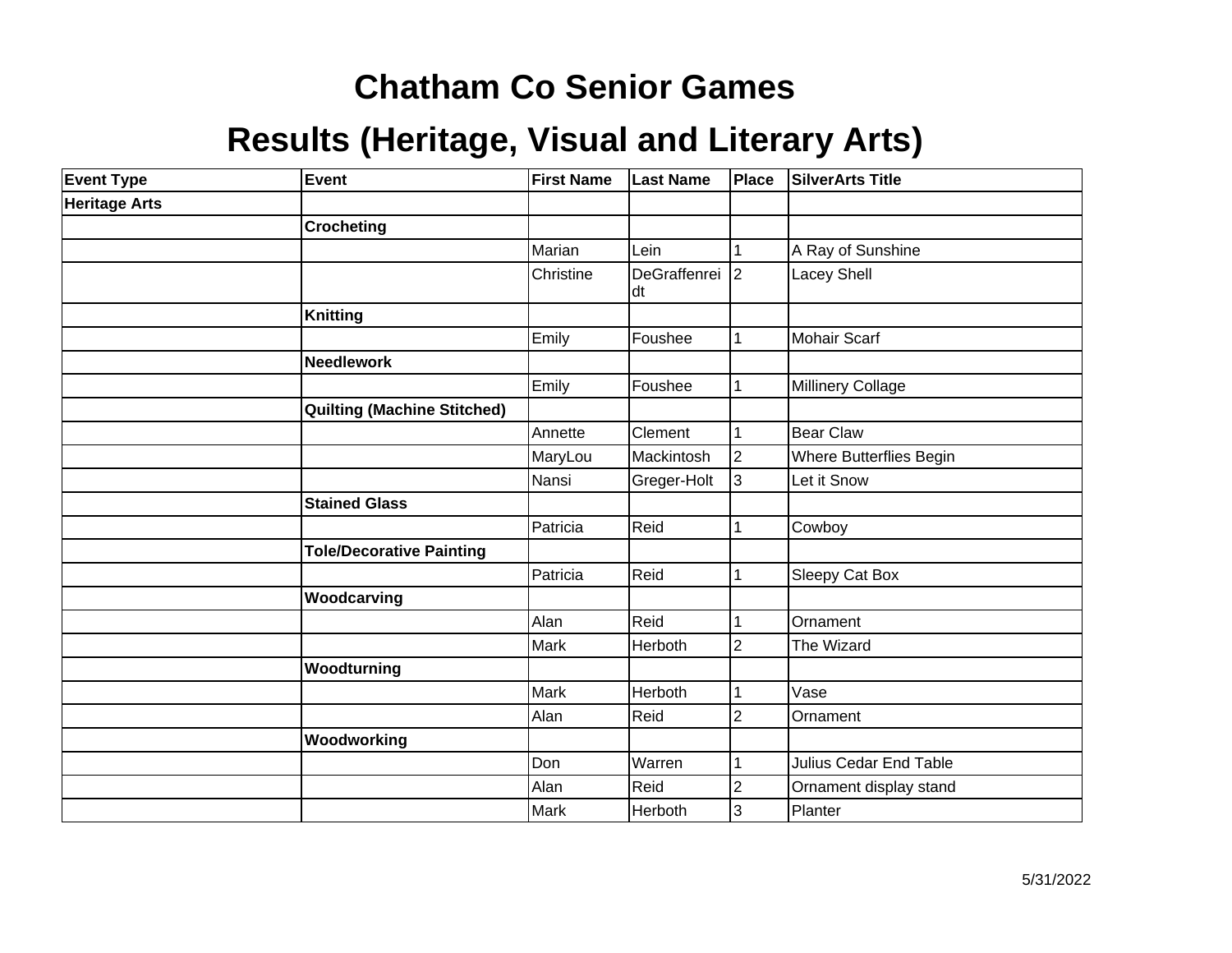#### **Chatham Co Senior Games**

# **Results (Heritage, Visual and Literary Arts)**

| <b>Event Type</b>    | Event                   | <b>First Name</b> | <b>Last Name</b> | <b>Place</b>   | <b>SilverArts Title</b>                                       |
|----------------------|-------------------------|-------------------|------------------|----------------|---------------------------------------------------------------|
| <b>Literary Arts</b> |                         |                   |                  |                |                                                               |
|                      | <b>Essay</b>            |                   |                  |                |                                                               |
|                      |                         | Al                | Capehart         | 1              | Winter Camping in North Carolina<br><b>Uwharrie Mountains</b> |
|                      | <b>Life Experiences</b> |                   |                  |                |                                                               |
|                      |                         | Melissa           | Michael          | 1              | When I Grow Up                                                |
|                      |                         | Al                | Capehart         | $\overline{2}$ | Christmas Mass in Covid 19 Pandemic                           |
|                      | Poem                    |                   |                  |                |                                                               |
|                      |                         | Anne              | Kissel           |                | Off Label                                                     |
|                      |                         | Evette            | Evans            | $\overline{2}$ | The Journey                                                   |
|                      |                         | Neriah            | Ewards-<br>Boone | 3              | "Cease"                                                       |
|                      |                         | Melissa           | Michael          | 4              | Cry For You                                                   |
|                      |                         | Jan               | Ross             | 5              | Incarnation                                                   |
|                      | <b>Short Story</b>      |                   |                  |                |                                                               |
|                      |                         | Evette            | Evans            |                | The Meanest Man in the County                                 |
|                      |                         | Anne              | Kissel           | $\overline{2}$ | Just In Time: A Good Hare Day                                 |
|                      |                         | Jean              | Templeton        | 3              | Phosphorescent Sea                                            |
| <b>Visual Arts</b>   |                         |                   |                  |                |                                                               |
|                      | <b>Acrylics</b>         |                   |                  |                |                                                               |
|                      |                         | Patricia          | Reid             | 1              | Woodworker                                                    |
|                      |                         | Lucy              | Rodrigues        | $\overline{2}$ | Ode to Monica                                                 |
|                      |                         | Ann               | Strickland       | 3              | Here's to Better Times                                        |
|                      |                         | Dawn              | <b>Streets</b>   | 4              | Aground                                                       |
|                      | <b>Drawing</b>          |                   |                  |                |                                                               |
|                      |                         | Patricia          | Reid             | 1              | Portrait                                                      |
|                      |                         | Rachel            | Harter           | $\overline{2}$ | Azaleas                                                       |